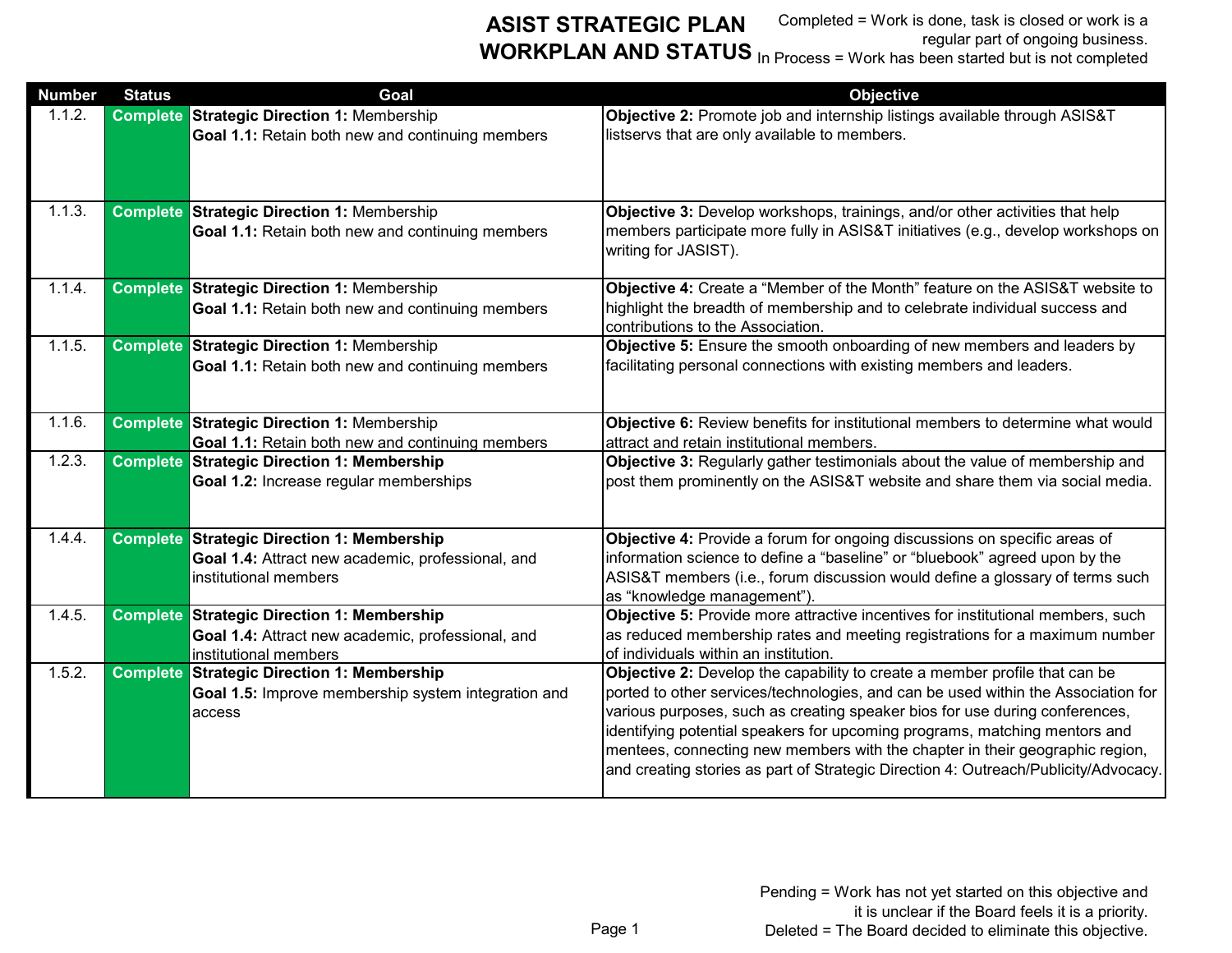| <b>Number</b> | <b>Status</b> | Goal                                                                                                                                                                                 | <b>Objective</b>                                                                                                                                                                                                                                                                                                                                                                                                                                                                           |
|---------------|---------------|--------------------------------------------------------------------------------------------------------------------------------------------------------------------------------------|--------------------------------------------------------------------------------------------------------------------------------------------------------------------------------------------------------------------------------------------------------------------------------------------------------------------------------------------------------------------------------------------------------------------------------------------------------------------------------------------|
| 2.3.2.        |               | <b>Complete Strategic Direction 2: Programs/Services/Mentoring</b><br>Goal 2.3: Expand and strengthen programs and services<br>at the local/regional, SIG, and international levels. | Objective 2: Engage members at local levels through local meet ups, regional<br>events (mini Annual Meetings), etc.                                                                                                                                                                                                                                                                                                                                                                        |
| 2.3.6.        |               | <b>Complete Strategic Direction 2: Programs/Services/Mentoring</b><br>Goal 2.3: Expand and strengthen programs and services<br>at the local/regional, SIG, and international levels. | Objective 6: Develop a mentorship program to cultivate leaders from regional<br>chapters and SIGs.                                                                                                                                                                                                                                                                                                                                                                                         |
| 2.4.1.        |               | <b>Complete Strategic Direction 2: Programs/Services/Mentoring</b><br>Goal 2.4: Introduce a variety of mentoring programs for<br>academic and professional leadership                | Objective 1: Create a doctoral consortium program for doctoral students                                                                                                                                                                                                                                                                                                                                                                                                                    |
| 2.4.2.        |               | <b>Complete Strategic Direction 2: Programs/Services/Mentoring</b><br>Goal 2.4: Introduce a variety of mentoring programs for<br>academic and professional leadership                | Objective 2: Create a leadership preparation program that provides training and<br>support for new and emerging leaders at all levels of the Association.                                                                                                                                                                                                                                                                                                                                  |
| 2.4.3.        |               | <b>Complete Strategic Direction 2: Programs/Services/Mentoring</b><br>Goal 2.4: Introduce a variety of mentoring programs for<br>academic and professional leadership                | Objective 3: Develop a career mentorship program that provides career support<br>and advice to scholars and professionals.                                                                                                                                                                                                                                                                                                                                                                 |
| 3.1.4.        |               | <b>Complete Strategic Direction 3: Publications/Communications/SM</b><br>Goal 3.1: Improve the global impact of ASIS&T<br>publications, communications and social media outlets      | Objective 4: Create staff position(s) to assess and manage communications,<br>social media, and outreach, with the aim to increase communication within<br>membership, visibility with non-members globally, and visibility with<br>employers/industry globally by developing social media policies and processes;<br>reviewing social media analytics; creating new and better platforms for<br>dissemination of information; and reaching out to members for online news and<br>content. |
| 3.2.3.        |               | <b>Complete Strategic Direction 3: Publications/Communications/SM</b><br>Goal 3.2: Improve the global impact of ASIS&T<br>publications, communications and social media outlets      | Objective 3: Promote a range of presentation-types (such as lightening talks and<br>interactive sessions at Annual Meeting; offer opportunities for people to<br>participate virtually during the Annual Meeting).                                                                                                                                                                                                                                                                         |
| 3.2.4.        |               | <b>Complete Strategic Direction 3: Publications/Communications/SM</b><br>Goal 3.2: Improve the global impact of ASIS&T<br>publications, communications and social media outlets      | Objective 4: Develop activities that foster connecting (such as speed<br>mentoring/networking, based on the speed dating model).                                                                                                                                                                                                                                                                                                                                                           |
| 3.2.5.        |               | <b>Complete Strategic Direction 3: Publications/Communications/SM</b><br>Goal 3.2: Improve the global impact of ASIS&T<br>publications, communications and social media outlets      | Objective 5: Provide more publication support (e.g., pre-previewing and<br>providing "First Draft" feedback on ideas, proposals, posters, and papers;<br>offering mentoring activities to help writers).                                                                                                                                                                                                                                                                                   |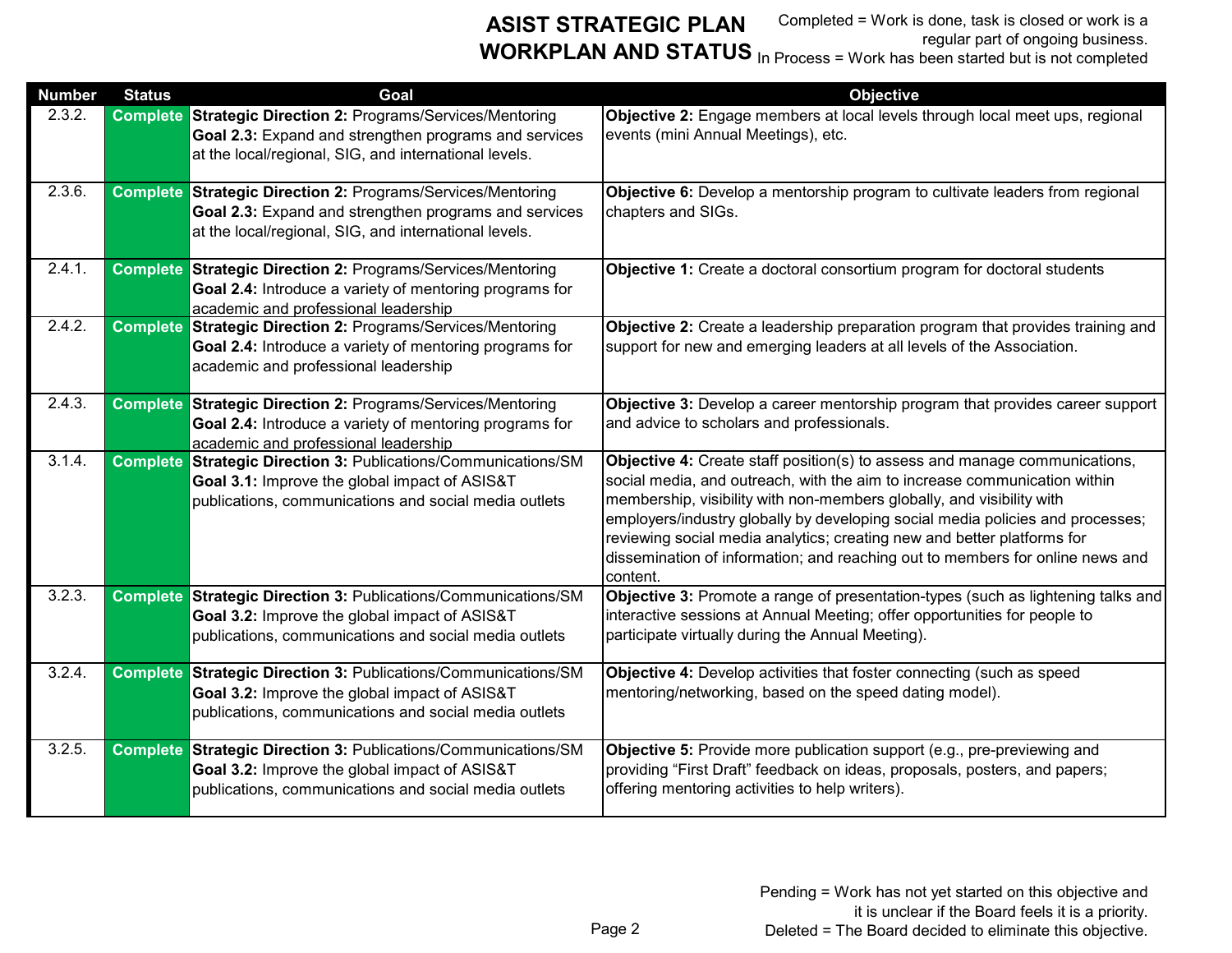| <b>Number</b> | <b>Status</b> | Goal                                                                                                                                                                                                                                                                   | <b>Objective</b>                                                                                                                                                                                                                                                              |
|---------------|---------------|------------------------------------------------------------------------------------------------------------------------------------------------------------------------------------------------------------------------------------------------------------------------|-------------------------------------------------------------------------------------------------------------------------------------------------------------------------------------------------------------------------------------------------------------------------------|
| 3.2.6.        |               | <b>Complete Strategic Direction 3: Publications/Communications/SM</b><br>Goal 3.2: Improve the global impact of ASIS&T<br>publications, communications and social media outlets                                                                                        | Objective 6: Archive publications by developing an ASIS&T Repository.                                                                                                                                                                                                         |
| 3.2.7.        |               | <b>Complete Strategic Direction 3: Publications/Communications/SM</b><br>Goal 3.2: Improve the global impact of ASIS&T<br>publications, communications and social media outlets                                                                                        | Objective 7: Provide enhanced member-exclusive content that gives members<br>reasons to visit and log into the ASIS&T website (e.g., for news updates on<br>technology and information environments, events in higher education, and<br>research relevant to ASIS&T members). |
| 3.3.1.        |               | <b>Complete Strategic Direction 3: Publications/Communications/SM</b><br>Goal 3.3: Re-envision and strengthen the Annual Meeting<br>Proceedings, exploring ways to enable the AM Chairs and<br>reviewers to get scholarly publishing credit for their<br>contributions | Objective 1: Gather input from past AM chairs, reviewers and scholars on the<br>amount of time spent on the process for developing the Proceedings.                                                                                                                           |
| 3.3.2.        |               | <b>Complete Strategic Direction 3: Publications/Communications/SM</b><br>Goal 3.3: Re-envision and strengthen the Annual Meeting<br>Proceedings, exploring ways to enable the AM Chairs and<br>reviewers to get scholarly publishing credit for their<br>contributions | Objective 2: Analyze data and propose methods for handling credit and<br>strengthening the Proceedings.                                                                                                                                                                       |
| 4.1.1.        |               | <b>Complete Strategic Direction 4: Publicity/Outreach/Advocacy</b><br>Goal 4.1: Improve communications with ASIS&T members<br>regarding Association activities and resources                                                                                           | Objective 1: Feature enriched content on the website and monthly emails -<br>driving more regular visits to the ASIS&T website.                                                                                                                                               |
| 4.1.2.        |               | <b>Complete Strategic Direction 4: Publicity/Outreach/Advocacy</b><br>Goal 4.1: Improve communications with ASIS&T members<br>regarding Association activities and resources                                                                                           | Objective 2: Review social media analytics to develop a plan for communication<br>that includes social media based member and non-member preferences.                                                                                                                         |
| 4.2.2.        |               | Complete Strategic Direction 4: Publicity/Outreach/Advocacy<br>Goal 4.2: Provide effective communication about the value<br>and purpose of ASIS&T to multiple audiences in all regions<br>of the world                                                                 | Objective 2: Enable each member to become an ASIS&T Ambassador by<br>providing necessary collateral material and talking points.                                                                                                                                              |
| 4.3.1.        |               | <b>Complete Strategic Direction 4: Publicity/Outreach/Advocacy</b><br>Goal 4.3: Explore ways to bring ASIS&T into policy<br>debates and media coverage of current events                                                                                               | Objective 1: Reach out to affiliated organizations to determine if there is an<br>opportunity to collaborate around public policy issues.                                                                                                                                     |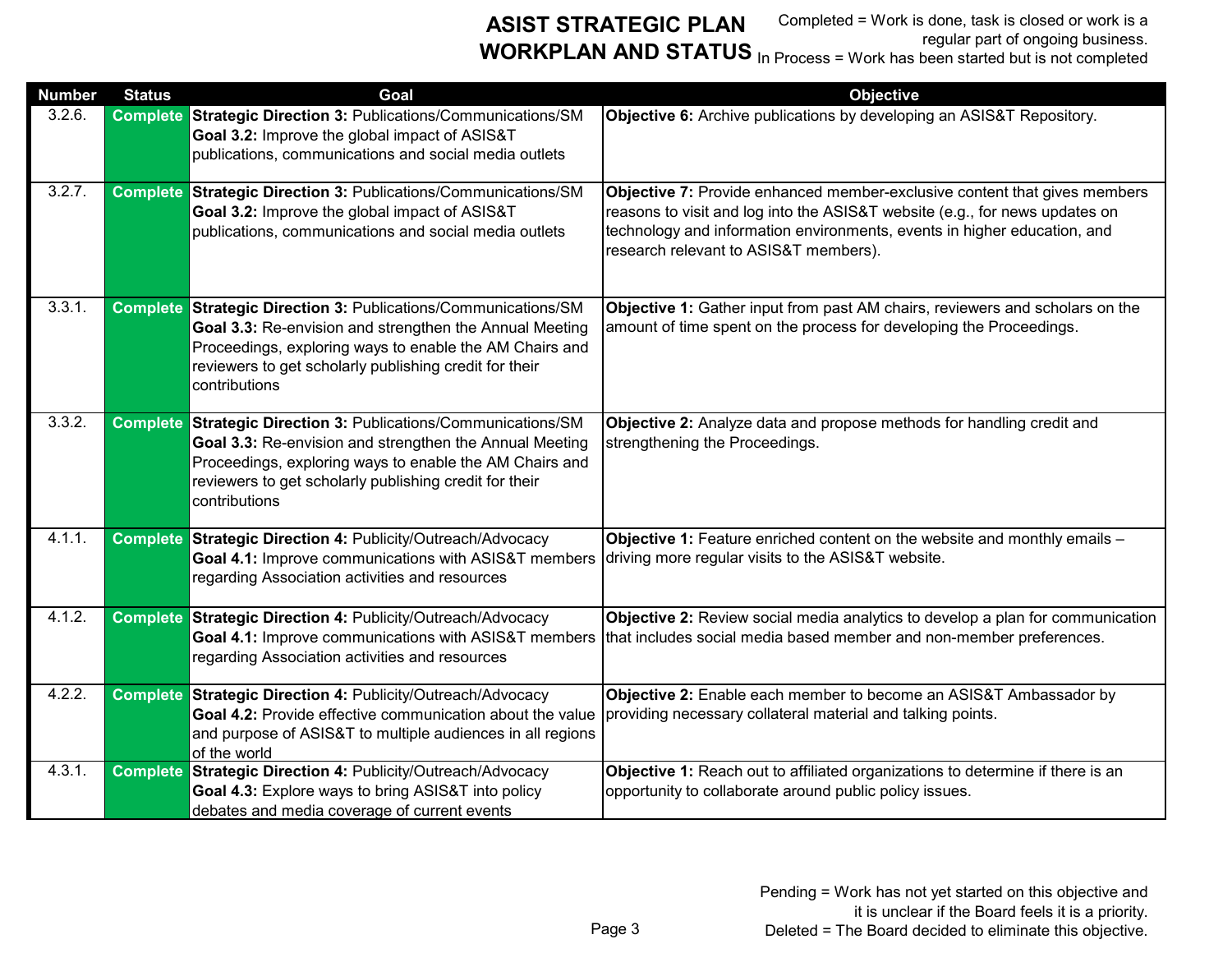| <b>Number</b> | <b>Status</b>   | Goal                                                                                                                                                                                    | <b>Objective</b>                                                                                                                                                                                     |
|---------------|-----------------|-----------------------------------------------------------------------------------------------------------------------------------------------------------------------------------------|------------------------------------------------------------------------------------------------------------------------------------------------------------------------------------------------------|
| 5.1.1.        | <b>Complete</b> | <b>Strategic Direction 5: Institutional Knowledge</b><br>Goal 5.1: Assess the current institutional knowledge and<br>knowledge management practices of the ASIS&T                       | Objective 1: Assess the current knowledge management practices of the<br>ASIS&T community (Board, HQ, SIGs and Chapters, past, current Presidents,<br>$etc.$ ).                                      |
| 5.1.2.        | <b>Complete</b> | Strategic Direction 5: Institutional Knowledge<br>Goal 5.1: Assess the current institutional knowledge and<br>knowledge management practices of the ASIS&T<br>community                 | Objective 2: Assess what institutional knowledge is currently available (Board,<br>SIGs, Chapters, AM Chairs, etc.) and where it is currently stored (ASIS&T server,<br>with current and past Chairs |
| 5.1.3.        |                 | <b>Complete Strategic Direction 5: Institutional Knowledge</b><br>Goal 5.1: Assess the current institutional knowledge and<br>knowledge management practices of the ASIS&T<br>community | Objective 3: Clarify the organizational and governance structure of ASIS&T                                                                                                                           |
| 5.1.4.        |                 | <b>Complete Strategic Direction 5: Institutional Knowledge</b><br>Goal 5.1: Assess the current institutional knowledge and<br>knowledge management practices of the ASIS&T<br>community | Objective 4: Identify the user groups and the information needs of each group<br>who will be using the institutional knowledge.                                                                      |
| 5.1.5.        | <b>Complete</b> | <b>Strategic Direction 5: Institutional Knowledge</b><br>Goal 5.1: Assess the current institutional knowledge and<br>knowledge management practices of the ASIS&T<br>community          | Objective 5: Work with HQ to determine what institutional knowledge is stored<br>on ASIS&T server and other locations                                                                                |
| 5.2.2.        |                 | <b>Complete Strategic Direction 5: Institutional Knowledge</b><br>Goal 5.2: Assess the current institutional knowledge and<br>knowledge management practices of the ASIS&T              | Objective 2: Develop a manual for Annual Meeting (AM) Chairs/Co-Chairs which<br>includes capture process and best practices                                                                          |
| 5.2.3.        |                 | <b>Complete Strategic Direction 5: Institutional Knowledge</b><br>Goal 5.2: Assess the current institutional knowledge and<br>knowledge management practices of the ASIS&T<br>community | Objective 3: Add data management provision to Board, SIG, Chapter, and AM<br>Chair reports.                                                                                                          |
| 5.2.4         | <b>Complete</b> | <b>Strategic Direction 5: Institutional Knowledge</b><br>Goal 5.2: Assess the current institutional knowledge and<br>knowledge management practices of the ASIS&T<br>community          | Objective 4: Define and build continuity structures into every leadership<br>structure, develop induction and training kits for new leaders, and update all<br>officers' manuals.                    |
| 5.2.5.        |                 | <b>Complete Strategic Direction 5: Institutional Knowledge</b><br>Goal 5.2: Assess the current institutional knowledge and<br>knowledge management practices of the ASIS&T<br>community | Objective 5: Capture HQ staff members' tacit knowledge and engage in<br>succession planning strategies by shadowing HQ staff members.                                                                |
| 5.3.1.        |                 | <b>Complete Strategic Direction 5: Institutional Knowledge</b><br>Goal 5.3: Implement processes and practices to preserve<br>the institutional knowledge of the ASIS&T community        | Objective 1: Investigate best solution for future access to asist knowledge<br>repository.                                                                                                           |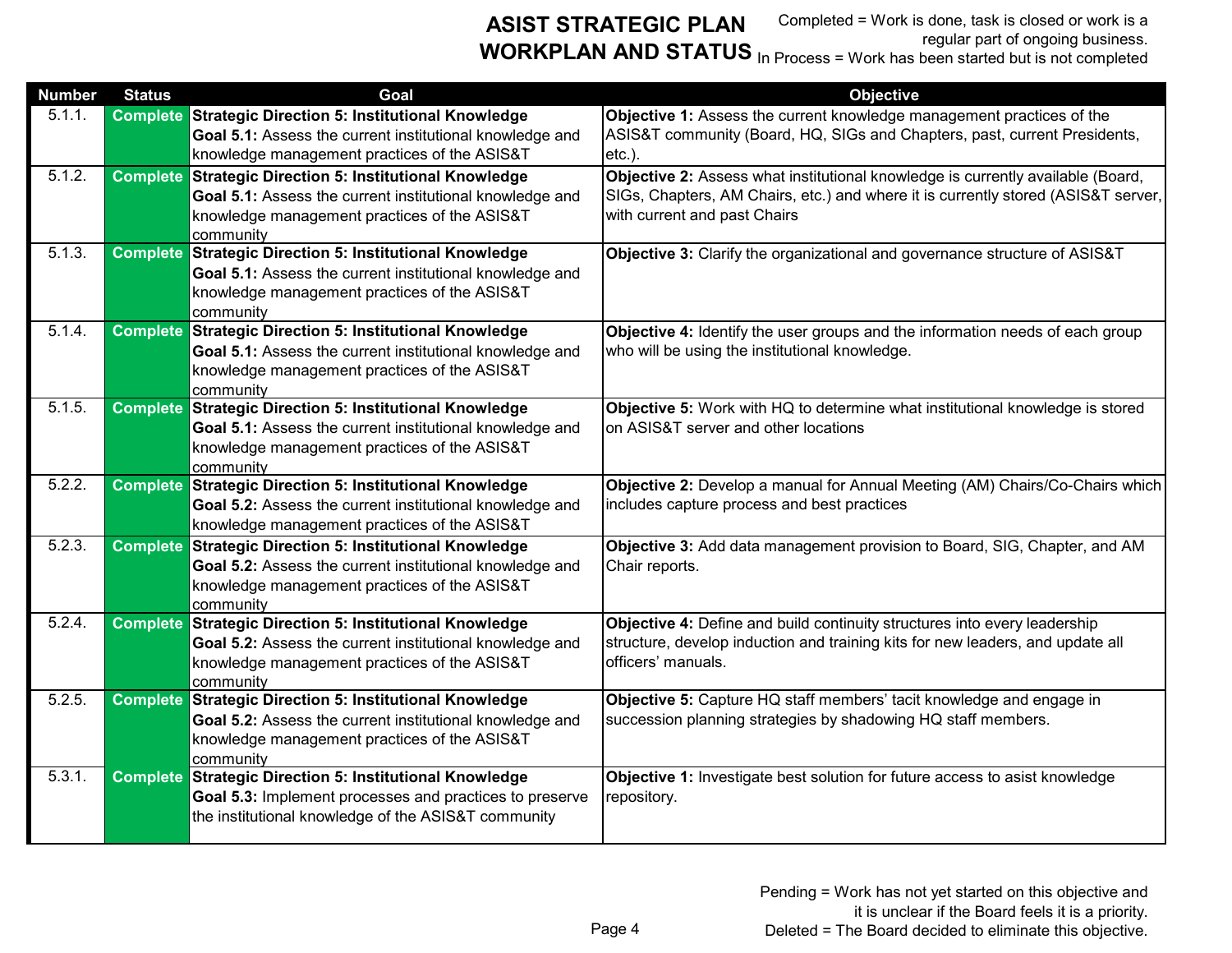**ASIST STRATEGIC PLAN WORKPLAN AND STATUS** In Process = Work has been started but is not completed

Completed = Work is done, task is closed or work is a regular part of ongoing business.

| <b>Number</b> | <b>Status</b> | Goal                                                                                                                                                                                                                                                        | <b>Objective</b>                                                                                                                                                                                                                                                                                 |
|---------------|---------------|-------------------------------------------------------------------------------------------------------------------------------------------------------------------------------------------------------------------------------------------------------------|--------------------------------------------------------------------------------------------------------------------------------------------------------------------------------------------------------------------------------------------------------------------------------------------------|
| 1.1.1.        |               | <b>In Process Strategic Direction 1: Membership</b><br>Goal 1.1: Retain both new and continuing members                                                                                                                                                     | Objective 1: Develop innovative programming and/or a new publication that<br>keeps existing academic, professional, and institutional members in the<br>Association.                                                                                                                             |
| 1.2.1.        |               | In Process Strategic Direction 1: Membership<br>Goal 1.2: Increase regular memberships                                                                                                                                                                      | Objective 1: Increase regular memberships annually by 0.5% through an<br>outreach/publicity campaign (e.g., by targeting non-members who attend ASIS&T<br>programs, reaching out to recently lapsed members, utilizing radio and<br>Internet/Web advertisement media, etc.).                     |
| 1.2.2.        |               | In Process Strategic Direction 1: Membership<br>Goal 1.2: Increase regular memberships                                                                                                                                                                      | Objective 2: Develop a membership-marketing program with "sister" societies<br>and associations, with the aim of adding 100 regular members within the first<br>year.                                                                                                                            |
| 1.3.1.        |               | In Process Strategic Direction 1: Membership<br>Goal 1.3: Increase student and transitional memberships                                                                                                                                                     | Objective 1: Develop a clearer definition of a Student Chapter and its<br>relationship t a regional chapter.                                                                                                                                                                                     |
| 1.3.3.        |               | In Process Strategic Direction 1: Membership<br>Goal 1.3: Increase student and transitional memberships                                                                                                                                                     | Objective 3: Create a Transitional Mentoring Program for student members that<br>encourages them to register as transitional members and then on to full regular<br>membership within 3 years.                                                                                                   |
| 1.4.1.        |               | In Process Strategic Direction 1: Membership<br>Goal 1.4: Attract new academic, professional, and<br>institutional members                                                                                                                                  | Objective 1: Clearly articulate value propositions for various groups of members<br>and make marketing materials available in multiple languages.                                                                                                                                                |
| 1.4.3.        |               | In Process Strategic Direction 1: Membership<br>Goal 1.4: Attract new academic, professional, and<br>institutional members                                                                                                                                  | Objective 3: Attract more professionals to ASIS&T by showcasing 'information<br>science in practice' at Annual Meetings and Chapter/SIG events.                                                                                                                                                  |
| 2.1.1.        |               | <b>In Process Strategic Direction 2: Programs/Services/Mentoring</b><br>Goal 2.1: Realign existing conferences, meetings,<br>webinars, workshops, and other programs and services to<br>meet more closely the needs of both academics and<br>professionals. | Objective 1: Ensure that Annual Meeting programming is relevant to<br>professionals by introducing new panels, tracks, and product showcases.                                                                                                                                                    |
| 2.1.2.        |               | <b>In Process Strategic Direction 2: Programs/Services/Mentoring</b><br>Goal 2.2: Provide a more effective conduit between<br>academics and professionals                                                                                                   | Objective 2: Support virtual networking and collaboration between academics<br>and professionals, for example by launching the First Draft, which is a pre-<br>proposal, pre-publication, pre-presentation virtual space for ASIS&T members for<br>frank and open discussions about their ideas. |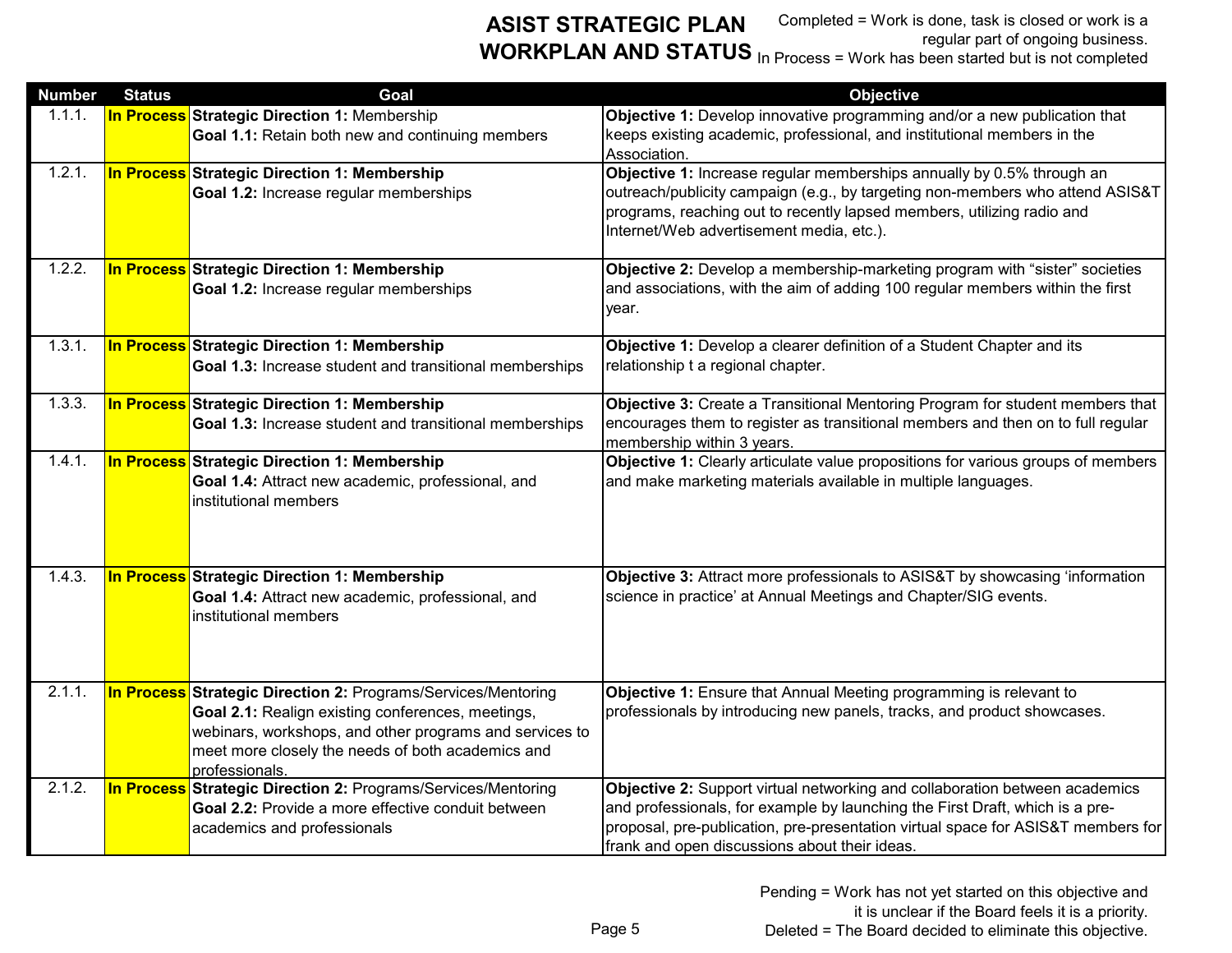| <b>Number</b> | <b>Status</b> | Goal                                                                                                                                                                                                                                                        | <b>Objective</b>                                                                                                                                                                                                                                                                                                                                                                                              |
|---------------|---------------|-------------------------------------------------------------------------------------------------------------------------------------------------------------------------------------------------------------------------------------------------------------|---------------------------------------------------------------------------------------------------------------------------------------------------------------------------------------------------------------------------------------------------------------------------------------------------------------------------------------------------------------------------------------------------------------|
| 2.1.3.        |               | <b>In Process Strategic Direction 2: Programs/Services/Mentoring</b><br>Goal 2.1: Realign existing conferences, meetings,<br>webinars, workshops, and other programs and services to<br>meet more closely the needs of both academics and<br>professionals. | Objective 3: Initiate an internal speaker's bureau by developing a database of<br>potential speakers, publicizing this tool on the ASIS&T website, and coordinating<br>and linking the speaker's bureau database with the webinars.                                                                                                                                                                           |
| 2.2.1.        |               | <b>In Process Strategic Direction 2: Programs/Services/Mentoring</b><br>Goal 2.2: Provide a more effective conduit between<br>academics and professionals                                                                                                   | Objective 1: Develop a publication with a range of content designed to appeal to<br>academics and professionals, & evaluate the need for one or more new<br>publications aimed at professionals and at other disciplines.                                                                                                                                                                                     |
| 2.3.1.        |               | <b>In Process Strategic Direction 2: Programs/Services/Mentoring</b><br>Goal 2.3: Expand and strengthen programs and services<br>at the local/regional, SIG, and international levels.                                                                      | Objective 1: Provide more virtual programs and events that enable greater<br>engagement and participation of a broader range of members, regardless of their<br>geographic location.                                                                                                                                                                                                                          |
| 2.3.3.        |               | <b>In Process Strategic Direction 2: Programs/Services/Mentoring</b><br>Goal 2.3: Expand and strengthen programs and services<br>at the local/regional, SIG, and international levels.                                                                      | Objective 3: Develop regional programs that can be "canned," be delivered to<br>more than one location, and involve regional chapters, student chapters, special<br>interest groups and international leaders, as needed.                                                                                                                                                                                     |
| 2.3.4.        |               | <b>In Process Strategic Direction 2: Programs/Services/Mentoring</b><br>Goal 2.3: Expand and strengthen programs and services<br>at the local/regional, SIG, and international levels.                                                                      | Objective 4: Develop more programs focused on soft skills, such as effective<br>public speaking, program planning, assessment and evaluation tools (e.g., how<br>to manage an effective focus group), running meetings (e.g., for committees,<br>taskforces, work groups), and marketing/publicity.                                                                                                           |
| 2.3.5.        |               | <b>In Process Strategic Direction 2: Programs/Services/Mentoring</b><br>Goal 2.3: Expand and strengthen programs and services<br>at the local/regional, SIG, and international levels.                                                                      | Objective 5: Assess and create structures that enhance collaborations within the<br>Association between regional and student chapters and the Special Interest<br>Groups, for example by matching luminaries in our profession with local or<br>regional programs.                                                                                                                                            |
| 3.1.1.        |               | In Process Strategic Direction 3: Publications/Communications/SM<br>Goal 3.1: Improve the global impact of ASIS&T<br>publications, communications and social media outlets                                                                                  | Objective 1: Re-envision and strengthen the position of JASIS&T as the premier<br>publication by expanding the scope (e.g., practice-<br>oriented/topicality/interdisciplinary) and accessibility and by reducing the<br>publication time and refining the publication cycle.                                                                                                                                 |
| 3.1.2.        |               | <b>In Process Strategic Direction 3: Publications/Communications/SM</b><br>Goal 3.1: Improve the global impact of ASIS&T<br>publications, communications and social media outlets                                                                           | Objective 2: Create alternative platforms for dissemination of communication,<br>such as a virtual peer-review professional publication that highlights emerging<br>technologies, discusses best practices, enables discussion via opinion pieces,<br>disseminates pilot project results, and provides more "translational research" by<br>making research easier to understand and apply to work situations. |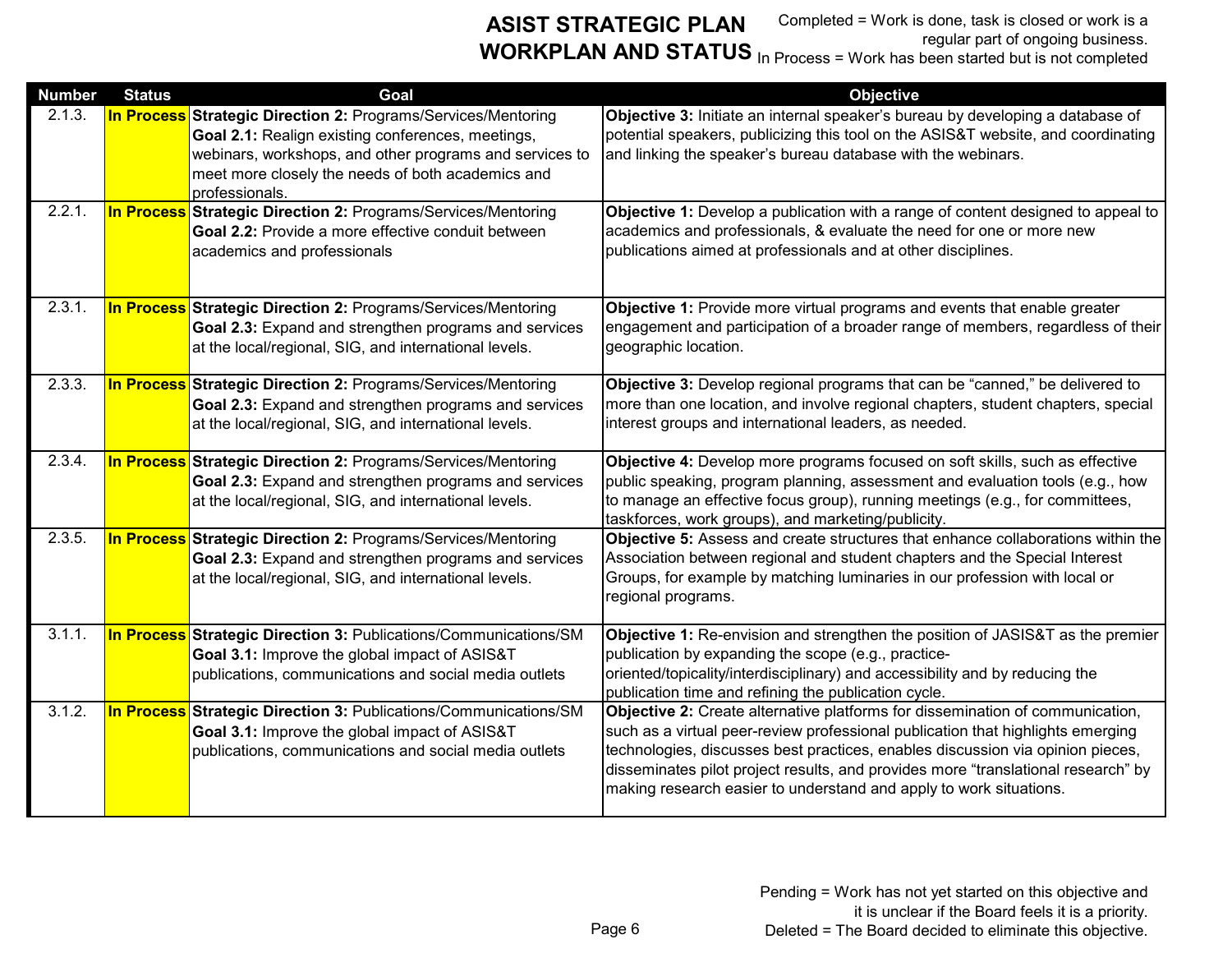| <b>Number</b>         | <b>Status</b> | Goal                                                                                                                                                                                                            | <b>Objective</b>                                                                                                                                                                                                                                                                                                                            |
|-----------------------|---------------|-----------------------------------------------------------------------------------------------------------------------------------------------------------------------------------------------------------------|---------------------------------------------------------------------------------------------------------------------------------------------------------------------------------------------------------------------------------------------------------------------------------------------------------------------------------------------|
| 3.1.3.                |               | <b>In Process Strategic Direction 3: Publications/Communications/SM</b><br>Goal 3.1: Improve the global impact of ASIS&T<br>publications, communications and social media outlets                               | Objective 3: Explore partnership opportunities to enhance ASIS&T reach and to<br>expand content within third party information professional publications (e.g.,<br>providing "The ASIS&T Perspective" opinion blog/column in Information Today or<br>a similar publication)                                                                 |
| 3.2.1.                |               | <b>In Process Strategic Direction 3: Publications/Communications/SM</b><br>Goal 3.2: Improve the global impact of ASIS&T<br>publications, communications and social media outlets                               | Objective 1: Increase use of social media and other tools (such as Twitter, video<br>podcasts, online forum for blogging, microblogging, and commenting, RSS feeds<br>and monthly email blasts).                                                                                                                                            |
| 4.2.1.a.              |               | <b>In Process Strategic Direction 4: Publicity/Outreach/Advocacy</b><br>Goal 4.2: Provide effective communication about the value<br>and purpose of ASIS&T to multiple audiences in all regions<br>of the world | Objective 1a: Increase visibility and name recognition of ASIS&T outside the<br>organization by developing marketing material and a vocabulary to talk about<br>ASIS&T to non-members, employers, and members of other professional<br>organizations.                                                                                       |
| 4.2.1.b.              |               | In Process Strategic Direction 4: Publicity/Outreach/Advocacy<br>Goal 4.2: Provide effective communication about the value<br>and purpose of ASIS&T to multiple audiences in all regions<br>of the world        | Objective 1b: Increase visibility and name recognition of ASIS&T outside the<br>organization by reviewing the website for language and content and including a<br>section aimed at media, with contacts for ASIS&T experts in a variety of areas.                                                                                           |
| $\overline{4.2.1.c.}$ |               | In Process Strategic Direction 4: Publicity/Outreach/Advocacy<br>Goal 4.2: Provide effective communication about the value<br>and purpose of ASIS&T to multiple audiences in all regions<br>of the world        | Objective 1c: Increase visibility and name recognition of ASIS&T outside the<br>organization by encouraging chapters and regions to contribute materials (in their<br>language) that promotes ASIS&T.                                                                                                                                       |
| 4.2.1.d.              |               | <b>In Process Strategic Direction 4: Publicity/Outreach/Advocacy</b><br>Goal 4.2: Provide effective communication about the value<br>and purpose of ASIS&T to multiple audiences in all regions<br>of the world | Objective 1d: Increase visibility and name recognition of ASIS&T outside the<br>organization by conducting marketing research focused on identifying media<br>outlets that reach the most current and potential members, such as through other<br>conferences, radio ads, web advertising, etc.                                             |
| 5.1.6.                |               | In Process Strategic Direction 5: Institutional Knowledge<br>Goal 5.1: Assess the current institutional knowledge and<br>knowledge management practices of the ASIS&T<br>community                              | Objective 6: Document Board, SIG, Chapter, and AM Chairs' practices for<br>capturing and preserving institutional knowledge by obtaining written testimonies<br>from individuals within the ASIS&T community (past Presidents, chairs of SIGs,<br>chairs of Chapters, SIG Cabinet Director, Chapter Assembly Directors, AM<br>chairs, etc.) |
| 5.2.1.                |               | In Process Strategic Direction 5: Institutional Knowledge<br>Goal 5.2: Assess the current institutional knowledge and<br>knowledge management practices of the ASIS&T                                           | Objective 1: Formalize the capture process and best practices in officer manuals<br>for the Board, SIGS and Chapters.                                                                                                                                                                                                                       |
| 5.3.2.                |               | In Process Strategic Direction 5: Institutional Knowledge<br>Goal 5.3: Implement processes and practices to preserve<br>the institutional knowledge of the ASIS&T community                                     | Objective 2: Conduct a usability study on the new archive after the information is<br>migrated to the new archive to determine if all knowledge has been<br>archived. Determine if the information is easily accessed by the different user<br>groups. Recommend changes to the archive to the Board and implement them<br>once approved.   |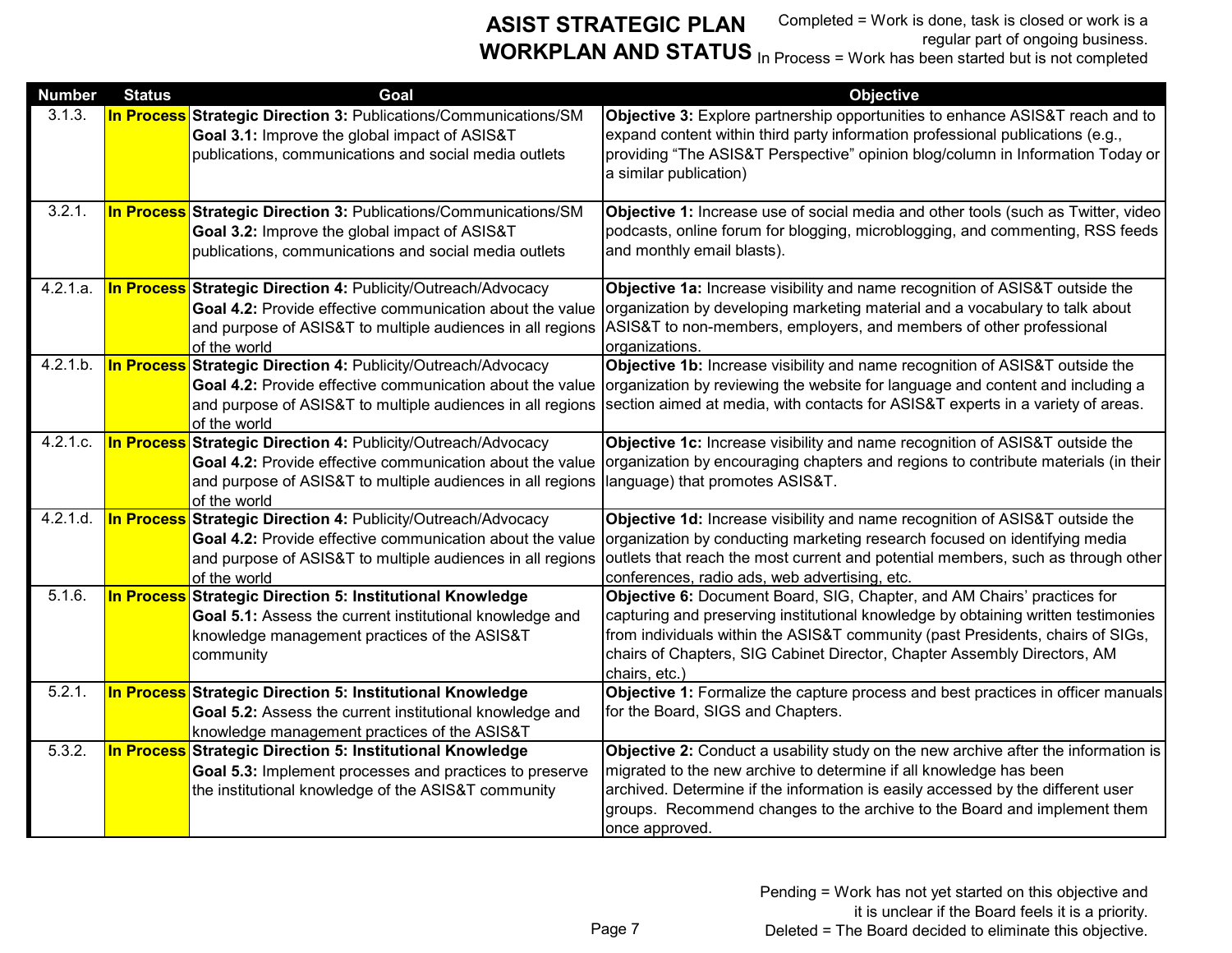| <b>Number</b> | <b>Status</b>  | Goal                                                                                                           | <b>Objective</b>                                                                                                                                             |
|---------------|----------------|----------------------------------------------------------------------------------------------------------------|--------------------------------------------------------------------------------------------------------------------------------------------------------------|
| 2.1.2.        | <b>Pending</b> | <b>Strategic Direction 2: Programs/Services/Mentoring</b><br>Goal 2.1: Realign existing conferences, meetings, | Objective 2: Pursue funding for awards for professionals that recognize their<br>achievements and contributions to the Association.                          |
|               |                | webinars, workshops, and other programs and services to                                                        |                                                                                                                                                              |
|               |                | meet more closely the needs of both academics and<br>professionals.                                            |                                                                                                                                                              |
| 4.2.1.e.      | <b>Pending</b> | Strategic Direction 4: Publicity/Outreach/Advocacy                                                             | Objective 1e: Increase visibility and name recognition of ASIS&T outside the                                                                                 |
|               |                | Goal 4.2: Provide effective communication about the value                                                      | organization by developing assessment tools that will evaluate the impact of                                                                                 |
|               |                | and purpose of ASIS&T to multiple audiences in all regions<br>of the world                                     | publicity/outreach campaigns.                                                                                                                                |
| 4.2.3.        | <b>Pending</b> | Strategic Direction 4: Publicity/Outreach/Advocacy                                                             | Objective 3: Make ASIS&T better known to employers by utilizing social media                                                                                 |
|               |                | Goal 4.2: Provide effective communication about the value                                                      | platforms such as YouTube to promote the profession                                                                                                          |
|               |                | and purpose of ASIS&T to multiple audiences in all regions<br>of the world                                     |                                                                                                                                                              |
| 4.2.4.        | <b>Pending</b> | Strategic Direction 4: Publicity/Outreach/Advocacy                                                             | Objective 4: Make ASIS&T better known to other (learned) societies and                                                                                       |
|               |                | Goal 4.2: Provide effective communication about the value                                                      | associations by Leveraging current ASIS&T members' networks and developing                                                                                   |
|               |                | and purpose of ASIS&T to multiple audiences in all regions<br>of the world                                     | sessions and panels comprised of ASIS&T members and submitting these<br>proposals to sister conferences.                                                     |
| 4.3.2.        | <b>Pending</b> | Strategic Direction 4: Publicity/Outreach/Advocacy                                                             | Objective 2: Create a roster of ASIS&T scholars who are interested in                                                                                        |
|               |                | Goal 4.3: Explore ways to bring ASIS&T into policy                                                             | contributing to the public debate around various information matters.                                                                                        |
|               |                | debates and media coverage of current events                                                                   |                                                                                                                                                              |
| 4.3.4.        | <b>Pending</b> | Strategic Direction 4: Publicity/Outreach/Advocacy                                                             | Objective 4: Ask SIG IEP to facilitate training for ASIS&T members on how to                                                                                 |
|               |                | Goal 4.3: Explore ways to bring ASIS&T into policy<br>debates and media coverage of current events             | communicate with policymakers and how to translate research into policy briefs,<br>and invite policymakers to attend/speak at ASIS&T conferences and to meet |
|               |                |                                                                                                                | members.                                                                                                                                                     |
| 1.3.2.        | <b>Deleted</b> | <b>Strategic Direction 1: Membership</b>                                                                       | Objective 2: Offer student members, within a year or at the time of joining, an                                                                              |
|               |                | Goal 1.3: Increase student and transitional memberships                                                        | ASIS&T email alias that they can continue to use when they transition to a                                                                                   |
| 1.4.2.        | <b>Deleted</b> | <b>Strategic Direction 1: Membership</b>                                                                       | regular member.<br>Objective 2: Provide more opportunities for academics and professionals to                                                                |
|               |                | Goal 1.4: Attract new academic, professional, and                                                              | benefit from and complement their respective skills and knowledge through                                                                                    |
|               |                | institutional members                                                                                          | programs, events, research collaboration, and other initiatives.                                                                                             |
| 1.5.1.        | <b>Deleted</b> | <b>Strategic Direction 1: Membership</b>                                                                       | Objective 1: Integrate access to personal membership information with other                                                                                  |
|               |                | Goal 1.5: Improve membership system integration and                                                            | services on the internet to provide seamless access, with proper security                                                                                    |
|               |                | access                                                                                                         | features, whether from another social network provider (e.g. signing in to ASIS&T<br>membership database using LinkedIn account) and regardless of           |
|               |                |                                                                                                                | device/technology being used (e.g. tablet, mobile device).                                                                                                   |
| 2.4.4.        | <b>Deleted</b> | <b>Strategic Direction 2: Programs/Services/Mentoring</b>                                                      | Objective 4: Develop a mentoring program for students that matches them with                                                                                 |
|               |                | Goal 2.4: Introduce a variety of mentoring programs for                                                        | new professionals (i.e., those who were recently students) to smooth the                                                                                     |
|               |                | academic and professional leadership                                                                           | transition from student to professional.                                                                                                                     |